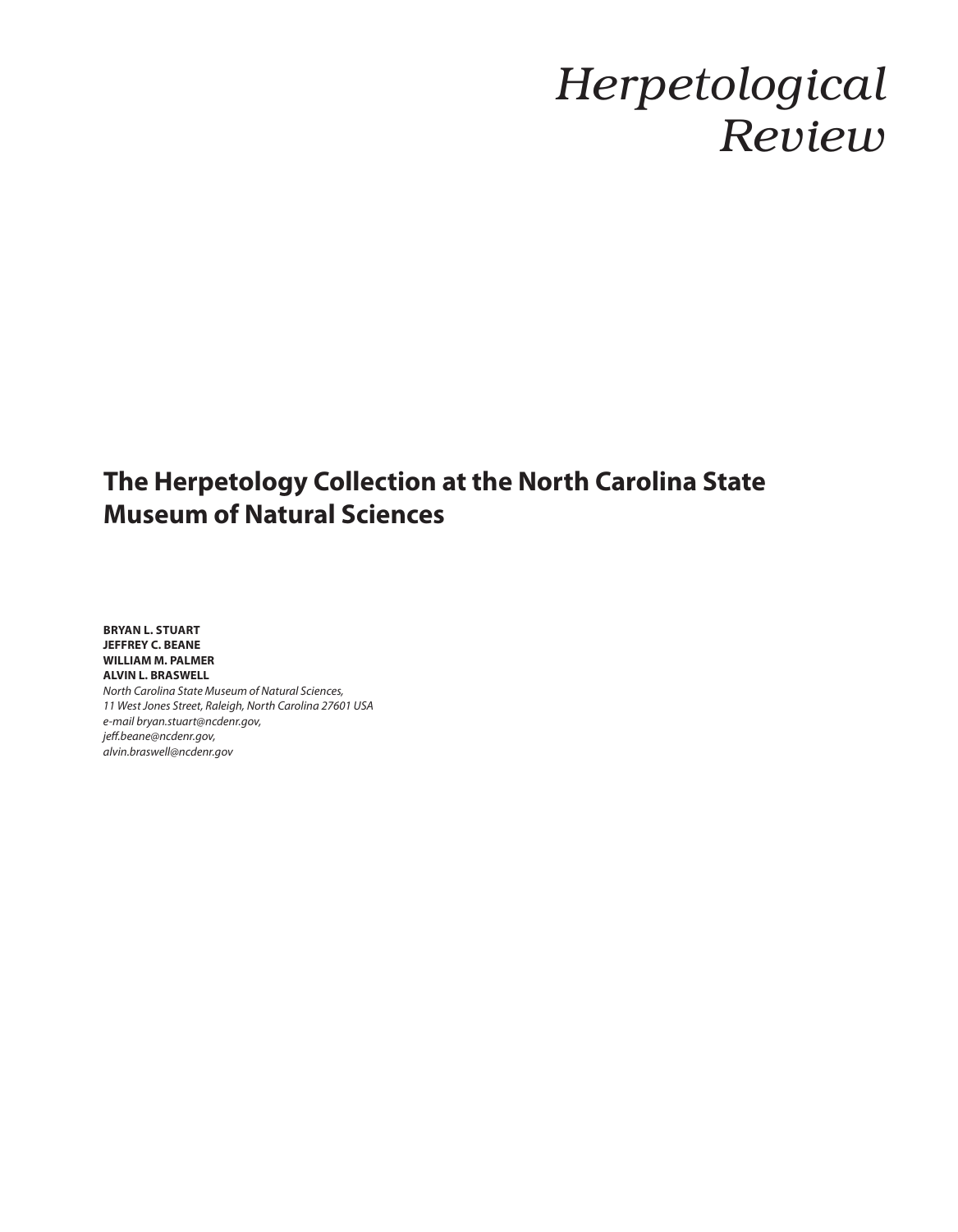*Herpetological Review*, 2011, 42(3), 336–338. © 2011 by Society for the Study of Amphibians and Reptiles

## **the herpetology Collection at the North Carolina state museum of Natural sciences**

With at least 92 amphibian and 72 reptile species, North Carolina has long attracted the attention of herpetologists, including such pioneers in early North American herpetology as John Edwards Holbrook, Edward Drinker Cope, and Emmett Reid Dunn (Martof et al. 1980; Beane et al. 2010). The herpetological richness of the state is attributed to its great diversity in topography, climate, and vegetation (Martof et al. 1980; Beane et al. 2010), and the herpetofauna consists of an admixture of temperate northeastern U.S. and subtropical southeastern U.S. taxa. The significance of North Carolina's herpetofauna is reflected in the amphibian and reptile collection at the North Carolina State Museum of Natural Sciences (NCSM), one of the largest and most complete regional collections in the United States.

The collection was started in the late 1800s by North Carolina naturalists and brothers Clement Samuel (C. S.) Brimley and Herbert Hutchinson (H. H.) Brimley. H. H. became the museum's first full-time curator in 1895 and its first official director in 1928 (Cooper 1979; Martin 2001). While C. S. was never officially employed by the museum, he collected or otherwise acquired many of the specimens that would later form the beginning of its amphibian and reptile collection. The oldest specimen known to be in the holdings, NCSM 431, is not a North Carolina specimen, but rather a Gulf Coast Toad (*Bufo valliceps*) collected in Waco, McLennan County, Texas, on 30 March 1895 and received by C. S. from an unstated collector (probably John K. Strecker, Jr., from whom he acquired several other specimens from that locality). Most of the specimens have been accumulated since the 1960s, when William M. Palmer (Fig. 1) began caring for the fish, amphibian, and reptile collections. Palmer began working parttime for the museum in 1951, and was hired full-time as Curator of Zoology in 1963. Prior to then, the amphibian and reptile collection consisted of an assortment of uncatalogued specimens identified by museum accession numbers or associated data labels. In 1962, Palmer acquired archival catalog ledgers, fluidresistant specimen tags, and adequate storage containers, and on 15 December 1962 he designated NCSM 1 to a *Necturus lewisi* (the first 20 specimens catalogued were of this species, a North Carolina endemic described by C. S.), thus initiating the cataloguing system still used today.

Alvin L. Braswell (Fig. 1) joined the staff in 1968, first as an intern, then as a part-time assistant. He became permanent staff



F<sub>IG</sub>. 1. William M. Palmer (right) and Alvin L. Braswell (left) herping in 1969 in the Croatan National Forest, North Carolina. The van was a North Carolina State Museum vehicle. Palmer's baseball cap stands

PHOTOGRAPHeR uNKNOWN

in 1974 as Collection Manager of Lower Vertebrates, and then as Curator of Lower Vertebrates. Palmer and Braswell held joint positions as curators until Palmer retired in 1995. Palmer continues to work in the collection today in the supporting role of Emeritus Curator of Herpetology. Jeffrey C. Beane (Fig. 2) was hired in 1985 as a Research Technician and has held the position of Collection Manager of Herpetology since 1995. Most recently, Bryan L. Stuart joined the museum in September 2008 as Curator of Herpetology when Braswell moved into an administrative position as the museum's Deputy Director. At the time of writing,

for "Players' Retreat," a bar and restaurant in Raleigh that was found-

ed in 1951 and remains popular today.

**BRYAN L. STUART JeFFreY C. beANe williAm m. pAlmer AlviN l. brAswell** *North Carolina State Museum of Natural Sciences, 11 West Jones Street, Raleigh, North Carolina 27601 USA e-mail bryan.stuart@ncdenr.gov, jeff.beane@ncdenr.gov, alvin.braswell@ncdenr.gov*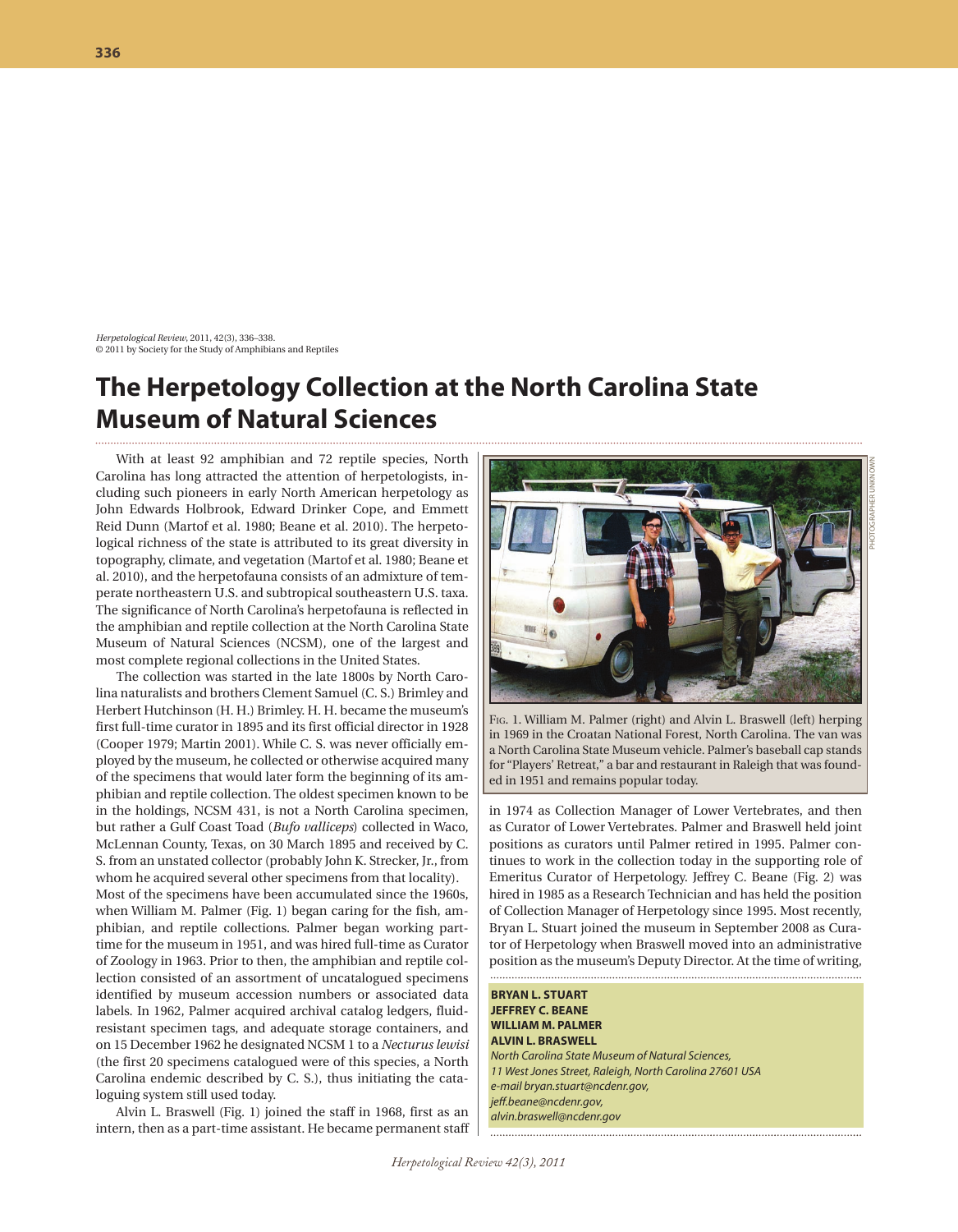all four generations of herpetologists, representing at least 114 person-years at the museum, are actively serving the institution (Fig. 3). Palmer, Braswell, and Beane have dedicated their careers to documenting the natural history, distribution, and conservation status of the amphibians and reptiles of North Carolina and adjacent states, and these three individuals have together built most of the collection. Stuart has added an interest in molecular systematics and species delimitation, as well as an international perspective (Southeast Asia and Central Africa), to herpetological research at the museum.

Despite the name similarity, the museum is not officially part of North Carolina State University, although the museum and university maintain a close association and many of the museum's curators have adjunct faculty appointments at the university. The institutional acronym of NCSM, used in cataloging specimens, is based on the earlier name of "North Carolina State Museum" (Leviton et al. 1985). The official name of the institution is now North Carolina State Museum of Natural Sciences, although the word "State" is often omitted from the institutional title for marketing purposes, such as on the museum's website.

As of June 2011, NCSM's amphibian and reptile collection contains over 78,300 cataloged records consisting of approximately 200,000 specimens. Approximately 80% of the collection consists of North Carolina material, although at least 45 states, 24 countries and 650 species are represented. Other states with substantial representation include California, Delaware, Georgia, Florida, Louisiana, New Jersey, New York, South Carolina, Tennessee, and Virginia. Other countries with substantial representation include Gabon, Laos, and Vietnam. The collection contains paratypes of seven amphibian taxa (*Eurycea chamberlaini, E. junaluska, Leptolalax aereus, L. bidoupensis, Leptobrachium leucops, Rana palustris mansuetii,* and *Rhacophorus vampyrus*) and two reptile taxa (*Ophisaurus mimicus* and *Nerodia sipedon williamengelsi*), and the holotype of one amphibian (*Leptobr. leucops*). From the 1960s to the late 1980s, then-curator Palmer transferred additional types (including holotypes) to the Smithsonian Institution National Museum of Natural History and the American Museum of Natural History when the long-term persistence of the collection appeared uncertain.



FIG. 2. Jeffrey C. Beane in 1987 with preserved Pine Snakes (*Pituophis melanoleucus*) in the amphibian and reptile collection at the North Carolina State Museum.

Major acquisitions into NCSM's amphibian and reptile collection include the collections of Duke University (the late Joseph R. Bailey et al.), Virginia Commonwealth University (Charles R. Blem et al.), State University of New York at Binghamton (Ted D. Murphy et al.), the University of North Carolina's Institute of Marine Sciences (Frank J. Schwartz et al.), and the personal collections of the late Elmer E. Brown, Richard C. Bruce, Rufus W. Gaul, Jr., the late Julian R. Harrison III, and David L. Stephan. Numerous other individuals have made substantial contributions to the collection, often over many years; these include Stanley L. Alford, Rudolf G. Arndt, Michael E. Dorcas and students (Davidson College), Richard R. Montanucci, L. Todd Pusser, Thomas J. Thorp, the late George Tregembo and family, and numerous members of the North Carolina Herpetological Society, an NCSM affiliate group.

NCSM's amphibian and reptile collection formed the basis for three significant books on the state's herpetofauna. *Amphibians and Reptiles of the Carolinas and Virginia*, first published by Martof et al. (1980) and recently revised by Beane et al. (2010), is a guide to all the amphibian and reptile species of the state (and South Carolina and Virginia), including color images and maps of species. *Reptiles of North Carolina*, published by Palmer and Braswell (1995), is a comprehensive volume on all aspects of the biology of the state's reptiles. Other popular publications based heavily on the collection include a booklet on North Carolina's venomous snakes (Palmer 1974; revised by Braswell et al. 2003), a book highlighting NCSM and its collections (Martin 2001), and a book and CD guide to North Carolina anurans and their calls (Dorcas et al. 2007). Innumerable scientific publications have extensively utilized the NCSM amphibian and reptile collection, among them many student theses, such as those by Davis (1968), Fedak (1971), Braswell (1977), Reynolds (1980), Williams (1983), Gaul (1996), and Mebert (2003).

Since 1998, the amphibian and reptile collection has been housed at the museum's Research Laboratory (Fig. 4), a 20,296 square foot facility that was specifically designed for housing the museum's "wet" collections (invertebrates, fishes, amphibians and reptiles, and some fluid-preserved birds and mammals). The "dry" collections (most birds and mammals, paleontology, and geology) are housed approximately six miles away, in the main museum building in downtown Raleigh, where exhibits and events open to the public are also located. The amphibian and reptile specimen range is a 4,709 square foot room maintained at a constant 20 $\textdegree$ C (68 $\textdegree$ F) and 45 ± 2% relative humidity, without windows and with ultraviolet light filters on overhead fixtures. A Honeywell MDA Scientific Midas alcohol gas sensor system in the range trips an alarm if alcohol is detected from a spill. The collection maintains fluid-preserved specimens, skeletons, skins, dry taxidermy mounts, stomach contents, photographic vouchers, and other materials, as well as supporting documentation such as field notes, data sheets, and correspondences. Most amphibian eggs, amphibian larvae, and reptile hemipenes are stored in buffered 8-10% formalin; most other wet specimens are originally fixed in formalin and subsequently switched to 70% ethanol for permanent storage. Most wet specimens are stored on open metal shelves in glass jars, vials, or crocks; some larger specimens (such as crocodilians, turtles, and snakes) are in stainless steel tanks on wheels or in plastic buckets or barrels. Dry materials, such as skeletons, skins, and taxidermy mounts, are housed in glass containers or archival-quality storage boxes with lids. Taxa are arranged phylogenetically by order and family, and then alphabetically within family by genus, species, subspecies, and county. Type specimens, catalog ledgers, and some original field notes and other records are stored in fireproof cabinets. Adjacent to the range is a herpetology "wet lab" with a fume hood, microscopes, computers, and other equipment and supplies needed for processing, curating, examining, and loaning specimens. Offices for herpetology personnel are in close proximity to the wet lab and collection range. Tours of the facility are frequently conducted for interested individuals and groups such as university classes.